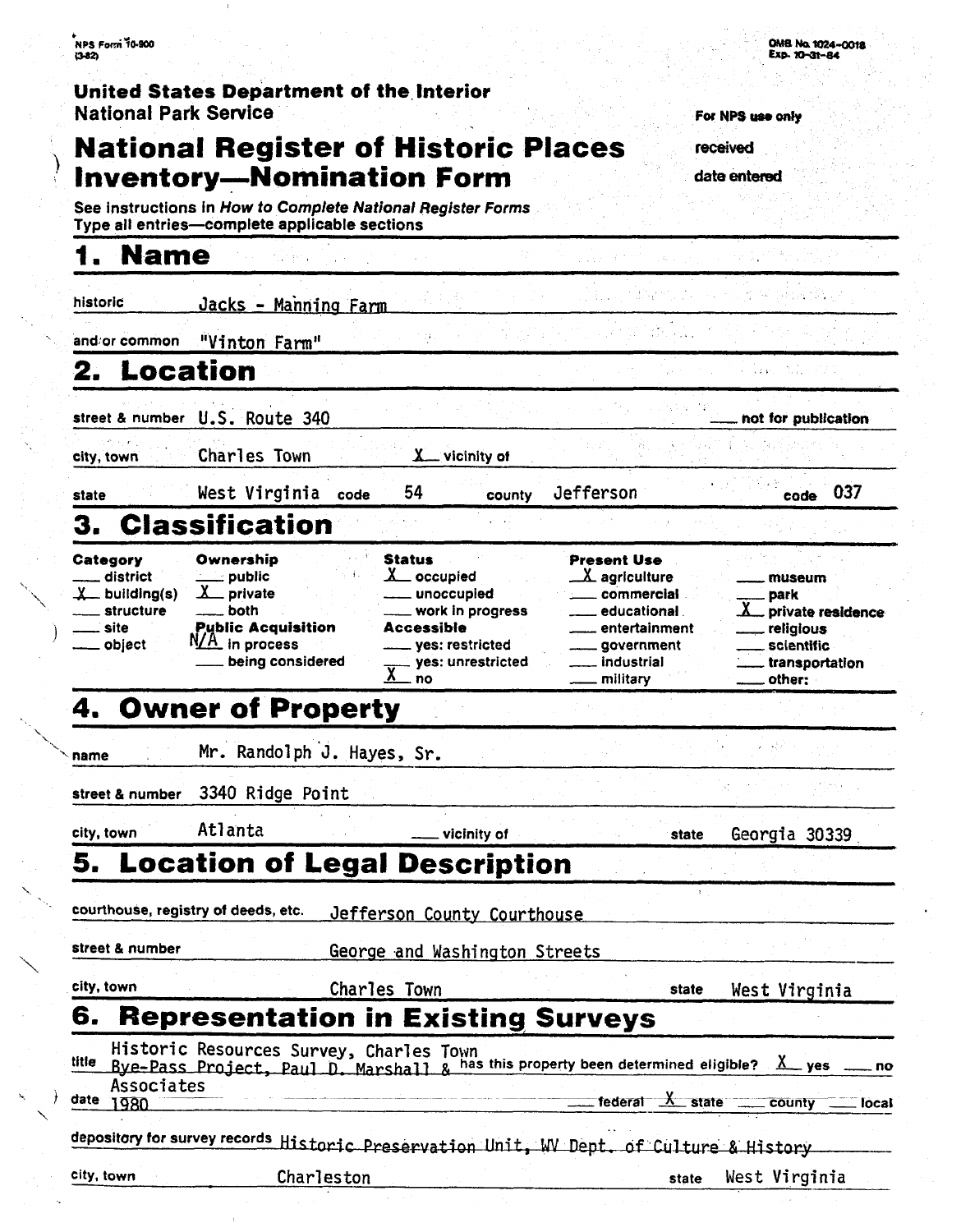# **7. Description**

| Description                                                      |                                          |                                                     |      |  |
|------------------------------------------------------------------|------------------------------------------|-----------------------------------------------------|------|--|
| Condition<br>$\Delta$ excellent<br>deteriorated<br>good<br>ruins | <b>Check one</b><br>unaltered<br>altered | <b>Check one</b><br>$\Delta$ original site<br>moved | date |  |
| fair<br>__ unexposed                                             |                                          |                                                     |      |  |

**u** 

/",

</

. i.

#### **Describe the present and original (if known) physical appearance** . . . .

"Vinton Farm" is located at the end of a long, tree lined rural lane off U.S. Route 340 south of Charles Town, Jefferson County, West Virginia. The main house sites amidst a landscaped environment that is the center of a working farm, as it has since its construction about 1840.

"Vinton", the prinicpal residence of the Jacks - Manning - Hayes family since antibellum times, is an excellent example of Greek Revival architecture in Jefferson County.

Greek Revival themes are outstanding in this two-story building with shallow hip roof. A porte-cochere entrance with Doric columns and full width porch lead to the main door. .The rectangular transom found over the door  $\,$ In the bottle read to the main door. The rectangular transom round over the door<br>is broken by three vertical muntins and the double entrance doors are flanked<br>by side lights.

The white brick residence is approximately 49' **x** 43' and con-<br>tains three interior chimneys. One of the most prominent interior features is the doorway between the entrance hall and the stair hall. This doorway is surmounted by a semi-circular fan1 ight that is segmented by delicate wooden tracery. The doorway is flanked **by** full -size louvered shutters, Vinton's floor plan is basically four over four in room arrangement **wI** th a wide central hallway and stair in the middle. There is a full basement and finished attic, Some interior spaces have been altered to accomodate modern conveniences such as toilets and baths, kitchen and closets.

The brick coursing is Flemish bond on all elevations. Features<br>of the brickwork include strong corbeled lines to accent the large plain of the brickwork include strong corbeled lines to accent the large plain<br>entablature around the entire house at the eave line, pilastered areas at and a starting of the same in the e<br>each corner, and a reverse-corbel water light sash, with louvered shutters flanking the window openings. I **I'** .

**<sup>A</sup>**full length, screened-in porch covers. the east (rear) **side**  of the house, with two entrances onto the porch level. The north elevation entrances has a one-story portico, with low hip roof carried by *two*  slender Doric columns. The portico covers a doorway with a rectangular single-<br>paned transom light.

c.. the control of the control of the control of the control of the control of the control of the control of t

'I **!t** . . , I **I.** ' . , ,b"i **.,:J/** . **I..** 

**i** I I

., 7 , . **LI** i *,I* **.I** ,~ **(,a il, ,-)I.**  <sup>r</sup>. .. '; . \* -. . . .- .. ),. **I** <sup>I</sup>'. **'.I <sup>1</sup>** L - - --- - - -- - --- - --- +-A. --

. , > 1 ; .; **i'** : -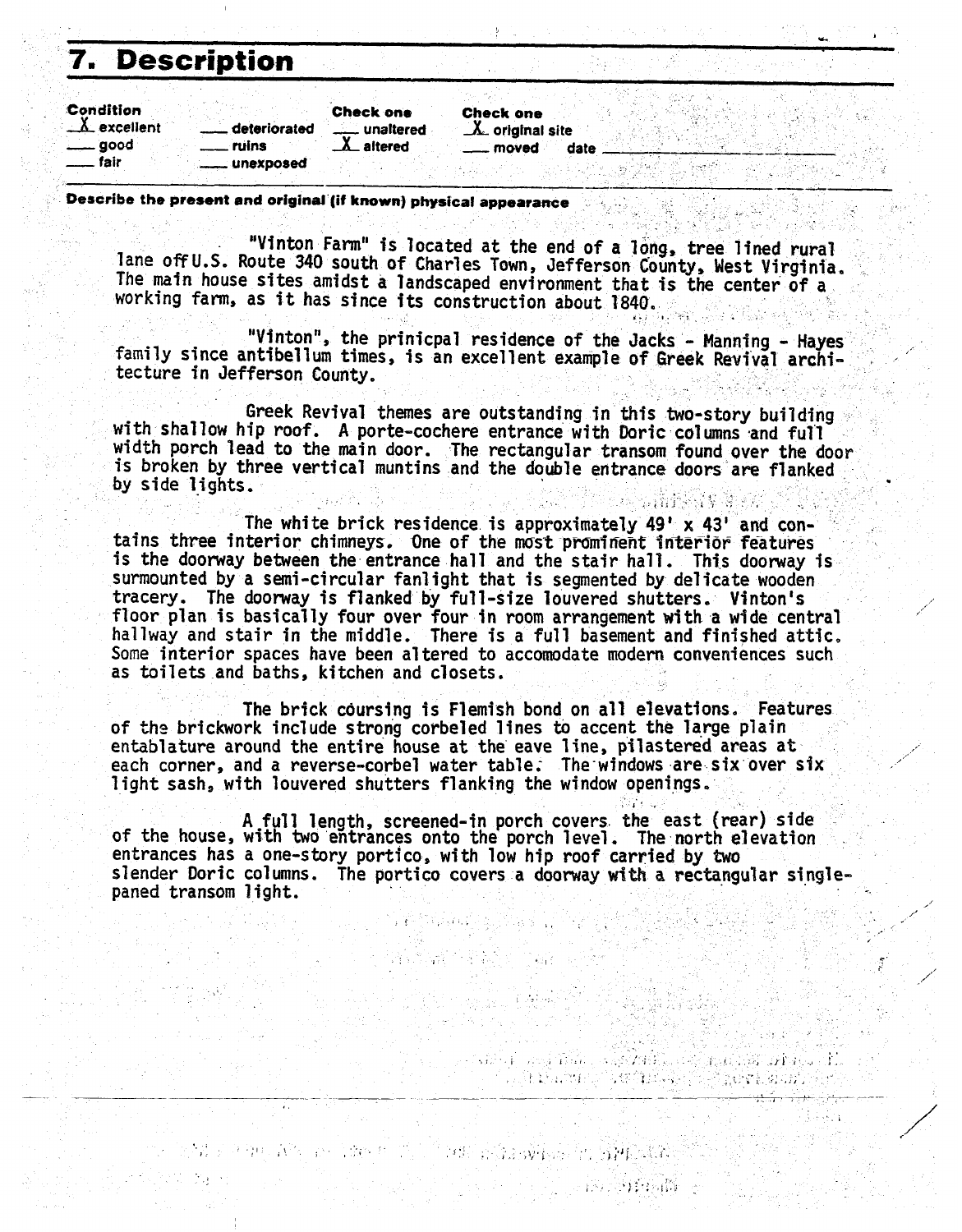## **8. Significance**

 $\ddot{\phantom{0}}$ '\

| <b>Significance</b>                                                                                                                                                                   |                                                                                                                                                                                                                                        |                                                                                                                                                                                                                |                                                                                      |                                 |                                                                                                                                                           |
|---------------------------------------------------------------------------------------------------------------------------------------------------------------------------------------|----------------------------------------------------------------------------------------------------------------------------------------------------------------------------------------------------------------------------------------|----------------------------------------------------------------------------------------------------------------------------------------------------------------------------------------------------------------|--------------------------------------------------------------------------------------|---------------------------------|-----------------------------------------------------------------------------------------------------------------------------------------------------------|
| Period<br>prehistoric<br>$-1400 - 1499$<br>$\frac{1}{2}$ 1500-1599<br>$-1600 - 1699$<br>$_{\sim}$ $_{\sim}$ 1700-1799<br>$X_{-}$ 1800-1899<br><u>. 1900-</u><br><b>Specific dates</b> | Areas of Significance—Check and justify below<br>archeology-prehistoric<br>archeology-historic<br>archeology-<br>X _ agriculture<br>X <sub>u</sub> architecture<br>… _ art∶<br><sub>----</sub> commerce<br>communications<br>$c.$ 1840 | community planning<br>$\overline{\phantom{a}}$ economics<br>$\overline{a}$ $\overline{a}$ education<br>engineering<br>exploration/settlement  philosophy<br><u>Lesse</u> invention<br><b>Builder/Architect</b> | …'…. law i<br><u>. literature</u><br>. military<br>$\overline{a}$ music<br>Not Known | landscape architecture religion | $\equiv$ science<br>sculpture<br>humanitarian<br><u>__</u> _theater<br>transportation<br>$\underline{\mathbf{A}}$ other (specify)<br><u>Local history</u> |

**Statement of Significance (in one paragraph)** 

"Vinton Farm", located off U.S. Route 340 south of Charles Town, in Jefferson County, West Virginia, is significant as an excellent surviving example of Greek Revival architecture in Jefferson County. It is also significant for having remained in the same family hands fgr over one hundred forty years; a family prominent in Jefferson County annals.

#### EXPLANATORY NOTES

**I.** As described in- greater detail in **Part** 7, **the fkscrt'ptfan; of**  this document, "Vinton" is an excellent example **of** Greek **Revival style** architecture in Jefferson County, probably the richest **county** *fn* **&st** Virginia in terms of architectural landmarks. The large porte **cochere** supported by Doric columns, on the exterior, and the doorway that **breaks** the central hall on the first floor, surmounted by a semi-circular fanlight, on the interior, are but two of the existing architectural features that give this property its Greek Revival flavor.

**2.** "Vinton" was constructed about 1840 **(though earlier, 1830,**  date has been speculated) for Robert Jacks, a prominent Jefferson County planter, as the seat of a large agricultural complex. He married Julia Davenport, member of one of Jefferson County's **most prominent and** influential families. Her father, Abraham Davenport, **ws one of the** first justices of the peace when Jefferson County was fomed **f n 1801** and **was**  High Sheriff of Jefferson County 1813-15. Her brother, Braxton Davenport, was very prominent in local affairs, even reaching the national spotlight when, as chief justice of the Jefferson County magistrates court in 1859, he presided over the incarceration of abolitionist John **Brown. He** also served three terms in the Virginia Assembly.

The daughter of Robert and Jul ia Davenport **Jacks, Rebecca,** married Thomas **3.** Manning, and "Vinton" thus came to be **the Banning** Family seat. The Manning family continued to be prominent **in Jefferscm County** social and pol i tical **1** ife, though in quieter manner. Their **continuing** prominence is evidenced by several events that illustrate their **central roles in** the community. In 1865, Francis J. Manning was the winning **"knight"** (Bushong) at the Ring Tournament, an equestrian social event **that** was the **high** point of \ the social season in Jefferson County for much of the **29th** century. In 1898 ' . Francis J. Manning, Jr. was appointed to head the **Charles Town** recruitment office for the Spainish-American War effort. In 1942-45, Mrs. Rolfe Gerhardt (former Delia Manning), then owner of "Vinton", was a leading member of the citizens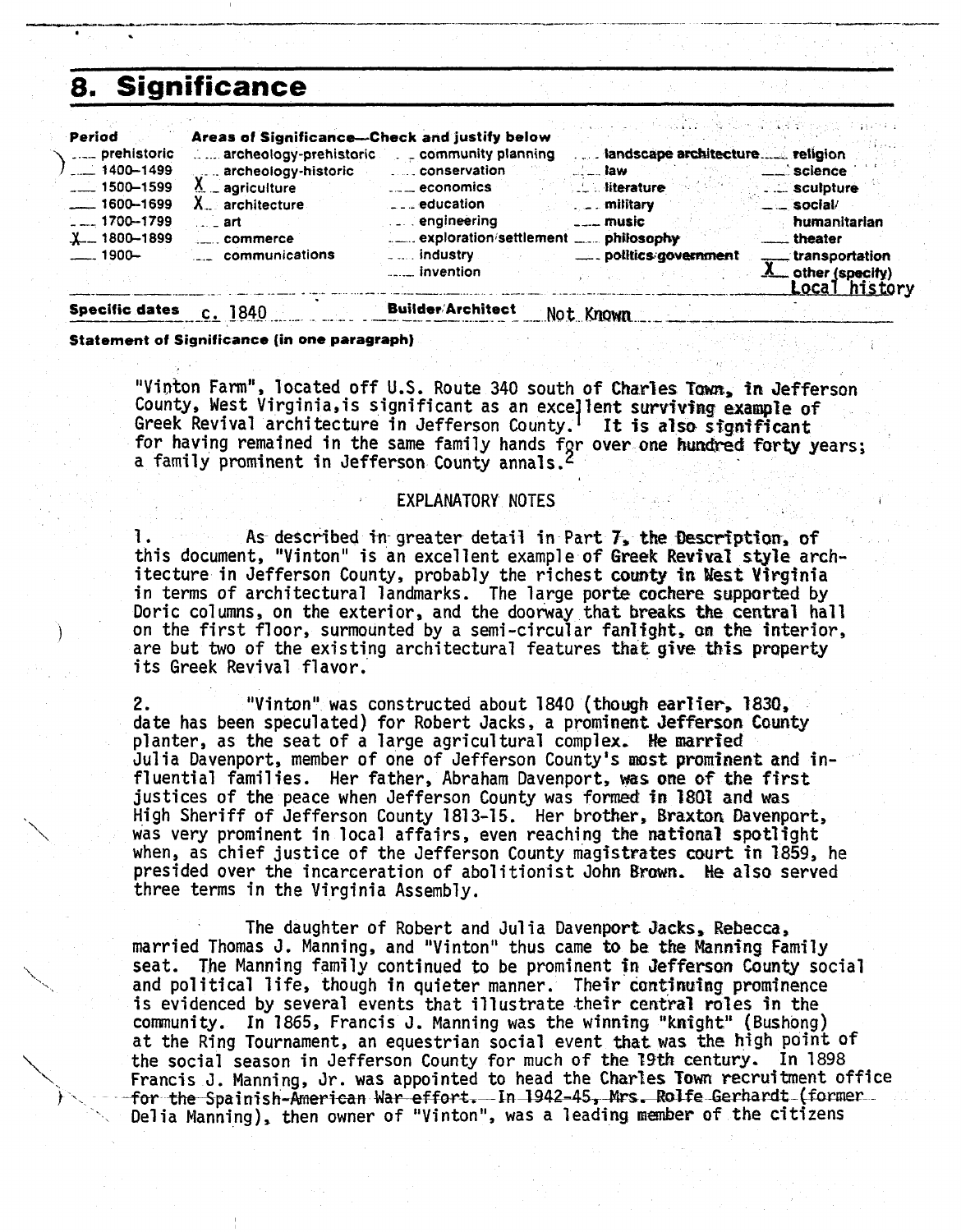**NPS Form 10-900-a**  $(3-82)$ 

United States Department of the Interior **National Park Service** 

# **National Register of Historic Places Inventory-Nomination Form**

"Vinton", Jefferson Co., W.V. Item number **Continuation sheet** 

> committee that effectively oppossed construction of a large dam on the Shenandoah River that would have flooded vast areas of agricultural land, including two entire Jefferson County communities.

8

OMB No. 1024-0018

 $\overline{2}$ 

Page

Exp. 10-31-84

These seemingly isolated events are illustrative of the way that the Manning family has continued to take an interest in and be a part of Jefferson County social and public life. The present owner of "Vinton" is a direct descendent of Thomas and Rebecca Jacks Manning.

The Jefferson County Historic Landmarks Commission declared "Vinton"a Jefferson County Historic Landmark in August of 1979, recognizing its importance to the historic heritage of the area.

#10 Geographical Data

Verbal boundary description and justification:

line 450 feet to the northern side of a private lane (including the circular turn-around); thence approximately 450 feet east along the northern side of the private lane; thence 600 feet north along the private road to the point of beginning.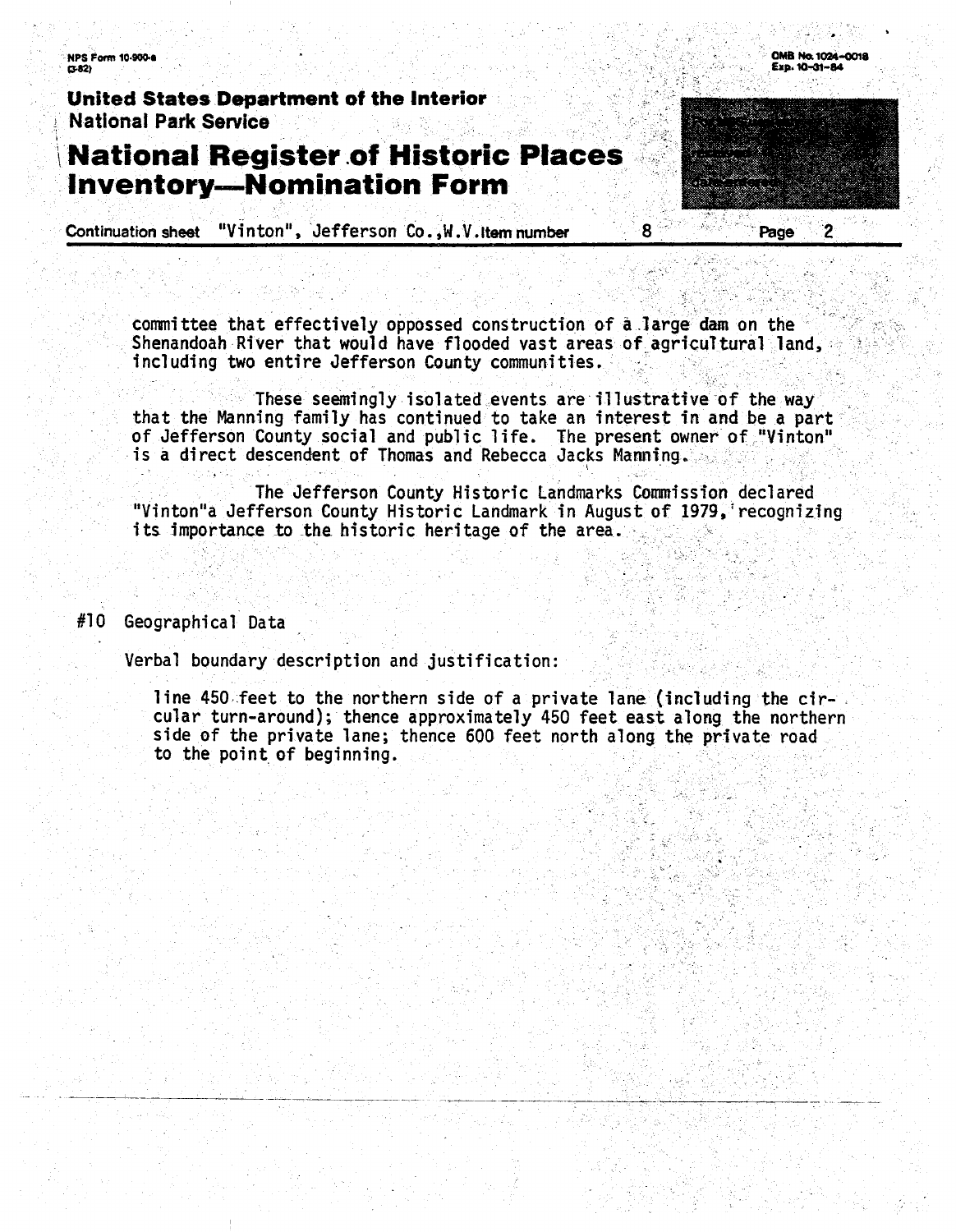#### $\overline{\bullet}$ Maior Ribliographical References

 $\sim$  1

| 10. Geographical Data<br>Acreage of nominated property App. 21/2 acres<br>Charles Town, W.Va.<br>Quadrangle scale 1: 24.000<br>Quadrangle name_<br><b>UTM References</b><br>в<br>2513220<br>41350300<br><b>Northing</b><br>Easting<br>Easting<br>Zone<br><b>Northing</b><br>Zone<br>ן ∤ מ<br>$\mathbf{c}$<br>FI<br>ε<br>G <br>$H \mid$<br>Verbal boundary description and justification Beginning at the point where the Vinton Farm's private<br>drive meets the western terminus of the northern fence line (where the private drive turns<br>sharply south); thence along the fence line approximately 450 feet to its junction with anothe<br>fence; thence south along that fence line approximately 200 feet and continuing in the same<br>List all states and counties for properties overlapping state or county boundaries<br>state<br>N/A<br>code<br>county<br>code<br>state<br>code<br>county<br>code<br><b>Form Prepared By</b><br>11.<br>name/title Michael J. Pauley, Historian, and Paul D. Marshall, Architect<br><b>Historic Preservation Unit</b><br>W.Va. Dept. of Culture & History<br>organization<br>date<br>November 15, 1983<br>The Cultural Center<br>Capitol Complex<br>$(304)$ 348-0240<br>street & number<br>telephone<br>$\mathcal{A} \subseteq \mathcal{A}$<br>Charleston<br>West Virginia<br>state<br>city or town<br><b>12. State Historic Preservation Officer Certification</b><br>The evaluated significance of this property within the state is:<br>$\frac{\lambda}{\lambda}$ local<br>national<br><u>___</u> __ state<br>As the designated State Historic Preservation Officer for the National Historic Preservation Act of 1966 (Public Law 89-<br>665), I hereby nominate this property for inclusion in the National Register and certify that it has been evaluated<br>according to the criteria and procedures set forth by the National Park Service.<br><b>State Historic Preservation Officer signature</b><br>a salatan<br>State Historic Preservation Officer<br>title<br>date<br>November 18, 1983<br><b>For NPS use only</b> the final state of<br>I hereby certify that this property is included in the National Register<br>医耳聋 医心脏 医线 经工作人员 经国家管理<br>date<br>Keeper of the National Register<br>Attest:<br>date<br><b>Chief of Registration</b> | Bushong, Millard K., Historic Jefferson County, Carr Pub. Co., Boyce, Va., 1972<br>Spirit of Jefferson Advocate, Charles Town, W.Va., August 23, 1979 | Hardesty's West Virginia Counties, Vol.8, Comstock Publishing, Richwood, M.Va., 1973 (1883)<br>Norris, J.E., History of the Lower Shenandoah Valley, A. Warner & Co., Chicago, 1890 |
|--------------------------------------------------------------------------------------------------------------------------------------------------------------------------------------------------------------------------------------------------------------------------------------------------------------------------------------------------------------------------------------------------------------------------------------------------------------------------------------------------------------------------------------------------------------------------------------------------------------------------------------------------------------------------------------------------------------------------------------------------------------------------------------------------------------------------------------------------------------------------------------------------------------------------------------------------------------------------------------------------------------------------------------------------------------------------------------------------------------------------------------------------------------------------------------------------------------------------------------------------------------------------------------------------------------------------------------------------------------------------------------------------------------------------------------------------------------------------------------------------------------------------------------------------------------------------------------------------------------------------------------------------------------------------------------------------------------------------------------------------------------------------------------------------------------------------------------------------------------------------------------------------------------------------------------------------------------------------------------------------------------------------------------------------------------------------------------------------------------------------------------------------------------------------------------------------------------------------------------------------------------------------------------------------------|-------------------------------------------------------------------------------------------------------------------------------------------------------|-------------------------------------------------------------------------------------------------------------------------------------------------------------------------------------|
|                                                                                                                                                                                                                                                                                                                                                                                                                                                                                                                                                                                                                                                                                                                                                                                                                                                                                                                                                                                                                                                                                                                                                                                                                                                                                                                                                                                                                                                                                                                                                                                                                                                                                                                                                                                                                                                                                                                                                                                                                                                                                                                                                                                                                                                                                                        |                                                                                                                                                       |                                                                                                                                                                                     |
|                                                                                                                                                                                                                                                                                                                                                                                                                                                                                                                                                                                                                                                                                                                                                                                                                                                                                                                                                                                                                                                                                                                                                                                                                                                                                                                                                                                                                                                                                                                                                                                                                                                                                                                                                                                                                                                                                                                                                                                                                                                                                                                                                                                                                                                                                                        |                                                                                                                                                       |                                                                                                                                                                                     |
|                                                                                                                                                                                                                                                                                                                                                                                                                                                                                                                                                                                                                                                                                                                                                                                                                                                                                                                                                                                                                                                                                                                                                                                                                                                                                                                                                                                                                                                                                                                                                                                                                                                                                                                                                                                                                                                                                                                                                                                                                                                                                                                                                                                                                                                                                                        |                                                                                                                                                       |                                                                                                                                                                                     |
|                                                                                                                                                                                                                                                                                                                                                                                                                                                                                                                                                                                                                                                                                                                                                                                                                                                                                                                                                                                                                                                                                                                                                                                                                                                                                                                                                                                                                                                                                                                                                                                                                                                                                                                                                                                                                                                                                                                                                                                                                                                                                                                                                                                                                                                                                                        |                                                                                                                                                       |                                                                                                                                                                                     |
|                                                                                                                                                                                                                                                                                                                                                                                                                                                                                                                                                                                                                                                                                                                                                                                                                                                                                                                                                                                                                                                                                                                                                                                                                                                                                                                                                                                                                                                                                                                                                                                                                                                                                                                                                                                                                                                                                                                                                                                                                                                                                                                                                                                                                                                                                                        |                                                                                                                                                       |                                                                                                                                                                                     |
|                                                                                                                                                                                                                                                                                                                                                                                                                                                                                                                                                                                                                                                                                                                                                                                                                                                                                                                                                                                                                                                                                                                                                                                                                                                                                                                                                                                                                                                                                                                                                                                                                                                                                                                                                                                                                                                                                                                                                                                                                                                                                                                                                                                                                                                                                                        |                                                                                                                                                       |                                                                                                                                                                                     |
|                                                                                                                                                                                                                                                                                                                                                                                                                                                                                                                                                                                                                                                                                                                                                                                                                                                                                                                                                                                                                                                                                                                                                                                                                                                                                                                                                                                                                                                                                                                                                                                                                                                                                                                                                                                                                                                                                                                                                                                                                                                                                                                                                                                                                                                                                                        |                                                                                                                                                       |                                                                                                                                                                                     |
|                                                                                                                                                                                                                                                                                                                                                                                                                                                                                                                                                                                                                                                                                                                                                                                                                                                                                                                                                                                                                                                                                                                                                                                                                                                                                                                                                                                                                                                                                                                                                                                                                                                                                                                                                                                                                                                                                                                                                                                                                                                                                                                                                                                                                                                                                                        |                                                                                                                                                       |                                                                                                                                                                                     |
|                                                                                                                                                                                                                                                                                                                                                                                                                                                                                                                                                                                                                                                                                                                                                                                                                                                                                                                                                                                                                                                                                                                                                                                                                                                                                                                                                                                                                                                                                                                                                                                                                                                                                                                                                                                                                                                                                                                                                                                                                                                                                                                                                                                                                                                                                                        |                                                                                                                                                       |                                                                                                                                                                                     |
|                                                                                                                                                                                                                                                                                                                                                                                                                                                                                                                                                                                                                                                                                                                                                                                                                                                                                                                                                                                                                                                                                                                                                                                                                                                                                                                                                                                                                                                                                                                                                                                                                                                                                                                                                                                                                                                                                                                                                                                                                                                                                                                                                                                                                                                                                                        |                                                                                                                                                       |                                                                                                                                                                                     |
|                                                                                                                                                                                                                                                                                                                                                                                                                                                                                                                                                                                                                                                                                                                                                                                                                                                                                                                                                                                                                                                                                                                                                                                                                                                                                                                                                                                                                                                                                                                                                                                                                                                                                                                                                                                                                                                                                                                                                                                                                                                                                                                                                                                                                                                                                                        |                                                                                                                                                       |                                                                                                                                                                                     |
|                                                                                                                                                                                                                                                                                                                                                                                                                                                                                                                                                                                                                                                                                                                                                                                                                                                                                                                                                                                                                                                                                                                                                                                                                                                                                                                                                                                                                                                                                                                                                                                                                                                                                                                                                                                                                                                                                                                                                                                                                                                                                                                                                                                                                                                                                                        |                                                                                                                                                       |                                                                                                                                                                                     |
|                                                                                                                                                                                                                                                                                                                                                                                                                                                                                                                                                                                                                                                                                                                                                                                                                                                                                                                                                                                                                                                                                                                                                                                                                                                                                                                                                                                                                                                                                                                                                                                                                                                                                                                                                                                                                                                                                                                                                                                                                                                                                                                                                                                                                                                                                                        |                                                                                                                                                       |                                                                                                                                                                                     |
|                                                                                                                                                                                                                                                                                                                                                                                                                                                                                                                                                                                                                                                                                                                                                                                                                                                                                                                                                                                                                                                                                                                                                                                                                                                                                                                                                                                                                                                                                                                                                                                                                                                                                                                                                                                                                                                                                                                                                                                                                                                                                                                                                                                                                                                                                                        |                                                                                                                                                       |                                                                                                                                                                                     |
|                                                                                                                                                                                                                                                                                                                                                                                                                                                                                                                                                                                                                                                                                                                                                                                                                                                                                                                                                                                                                                                                                                                                                                                                                                                                                                                                                                                                                                                                                                                                                                                                                                                                                                                                                                                                                                                                                                                                                                                                                                                                                                                                                                                                                                                                                                        |                                                                                                                                                       |                                                                                                                                                                                     |
|                                                                                                                                                                                                                                                                                                                                                                                                                                                                                                                                                                                                                                                                                                                                                                                                                                                                                                                                                                                                                                                                                                                                                                                                                                                                                                                                                                                                                                                                                                                                                                                                                                                                                                                                                                                                                                                                                                                                                                                                                                                                                                                                                                                                                                                                                                        |                                                                                                                                                       |                                                                                                                                                                                     |
|                                                                                                                                                                                                                                                                                                                                                                                                                                                                                                                                                                                                                                                                                                                                                                                                                                                                                                                                                                                                                                                                                                                                                                                                                                                                                                                                                                                                                                                                                                                                                                                                                                                                                                                                                                                                                                                                                                                                                                                                                                                                                                                                                                                                                                                                                                        |                                                                                                                                                       |                                                                                                                                                                                     |
|                                                                                                                                                                                                                                                                                                                                                                                                                                                                                                                                                                                                                                                                                                                                                                                                                                                                                                                                                                                                                                                                                                                                                                                                                                                                                                                                                                                                                                                                                                                                                                                                                                                                                                                                                                                                                                                                                                                                                                                                                                                                                                                                                                                                                                                                                                        |                                                                                                                                                       |                                                                                                                                                                                     |
|                                                                                                                                                                                                                                                                                                                                                                                                                                                                                                                                                                                                                                                                                                                                                                                                                                                                                                                                                                                                                                                                                                                                                                                                                                                                                                                                                                                                                                                                                                                                                                                                                                                                                                                                                                                                                                                                                                                                                                                                                                                                                                                                                                                                                                                                                                        |                                                                                                                                                       |                                                                                                                                                                                     |
|                                                                                                                                                                                                                                                                                                                                                                                                                                                                                                                                                                                                                                                                                                                                                                                                                                                                                                                                                                                                                                                                                                                                                                                                                                                                                                                                                                                                                                                                                                                                                                                                                                                                                                                                                                                                                                                                                                                                                                                                                                                                                                                                                                                                                                                                                                        |                                                                                                                                                       |                                                                                                                                                                                     |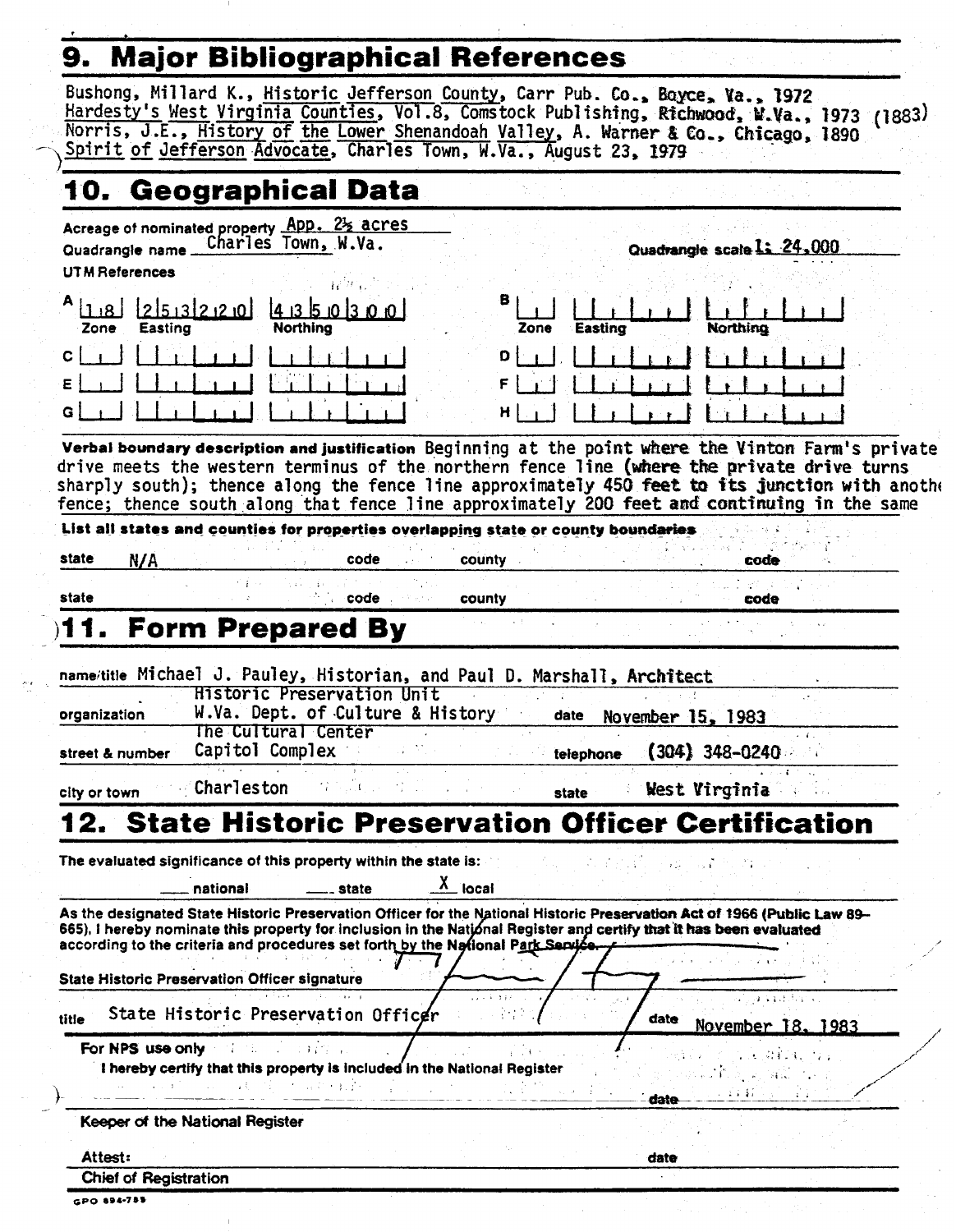